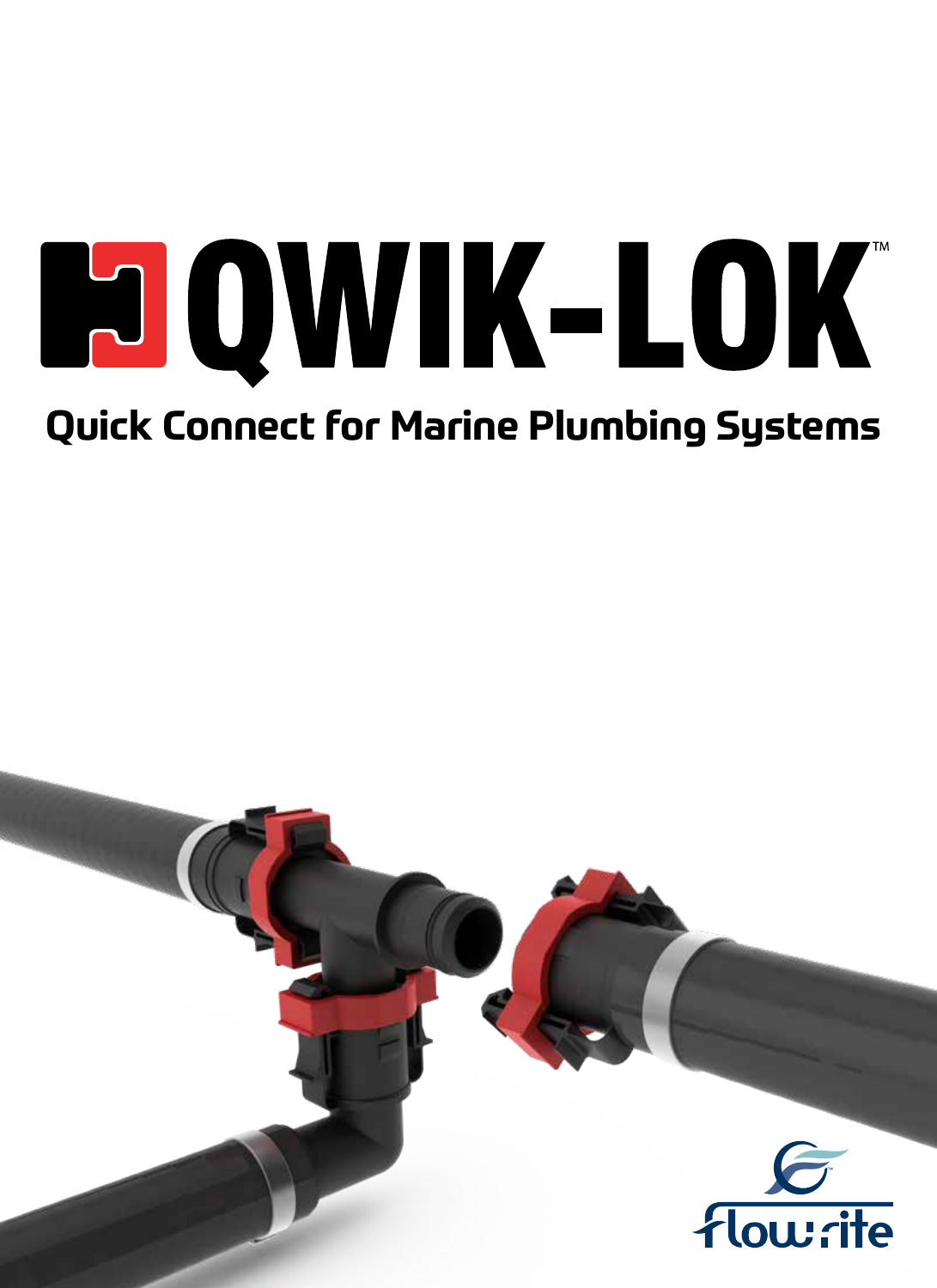## **POWIK-LOK**

## **What is Qwik-Lok?**

Qwik-Lok is a quick connect/disconnect marine plumbing system and method that can provide increased productivity and higher quality and value while simultaneously reducing costs. The heart of the Qwik-Lok system is the innovative Qwik-Lok socket that fits industry-standard marine hose in popular 3/4", 1-1/8", and 1-1/2" sizes. Qwik-Lok's numerous benefits make it much more than just a quick disconnect plumbing system.

- Superior O-ring seal
- Sockets can be installed at bench or on deck and then snapped into place
- Eliminates crimping in hard to reach areas
- Reduces warranty claims and labor costs
- Builder, dealer, and user-friendly
- Proven performance and reliability
- Allows hose to swivel and relieve stress from pump outlets and other fittings
- $\bullet$  Eliminates silicone and other sealants at hose connections

**Latching Arm**

Holds socket securely in place

#### **Locking Ring**

Locks latching arms and is also used for 2-finger socket removal

**Hose Stop**

#### **Clamp**

Made of stainless steel for maximum corrosion resistance

#### **Raised Rib**

Designed to eliminate leaks and the need for sealants

#### **1-1/8� Hose**

#### **Qwik-Lok Socket**

## **Engineered to Save Time**

Qwik-Lok fittings are easily installed in place of standard barbed fittings. Qwik-Lok sockets are installed to the hose ends whether it's pre-assembled in our factory or done at the boat or on the work bench. You no longer need to crimp or tighten a hose clamp at arms length in hard to reach areas.

With Qwik-Lok:

- Improve consistency
- **•** Eliminate redundant labor
- **•** Eliminate material waste
- Helps reduce labor costs
- $\bullet$  Reduce parts picking and clerical management tasks
- Reduce warranty claims

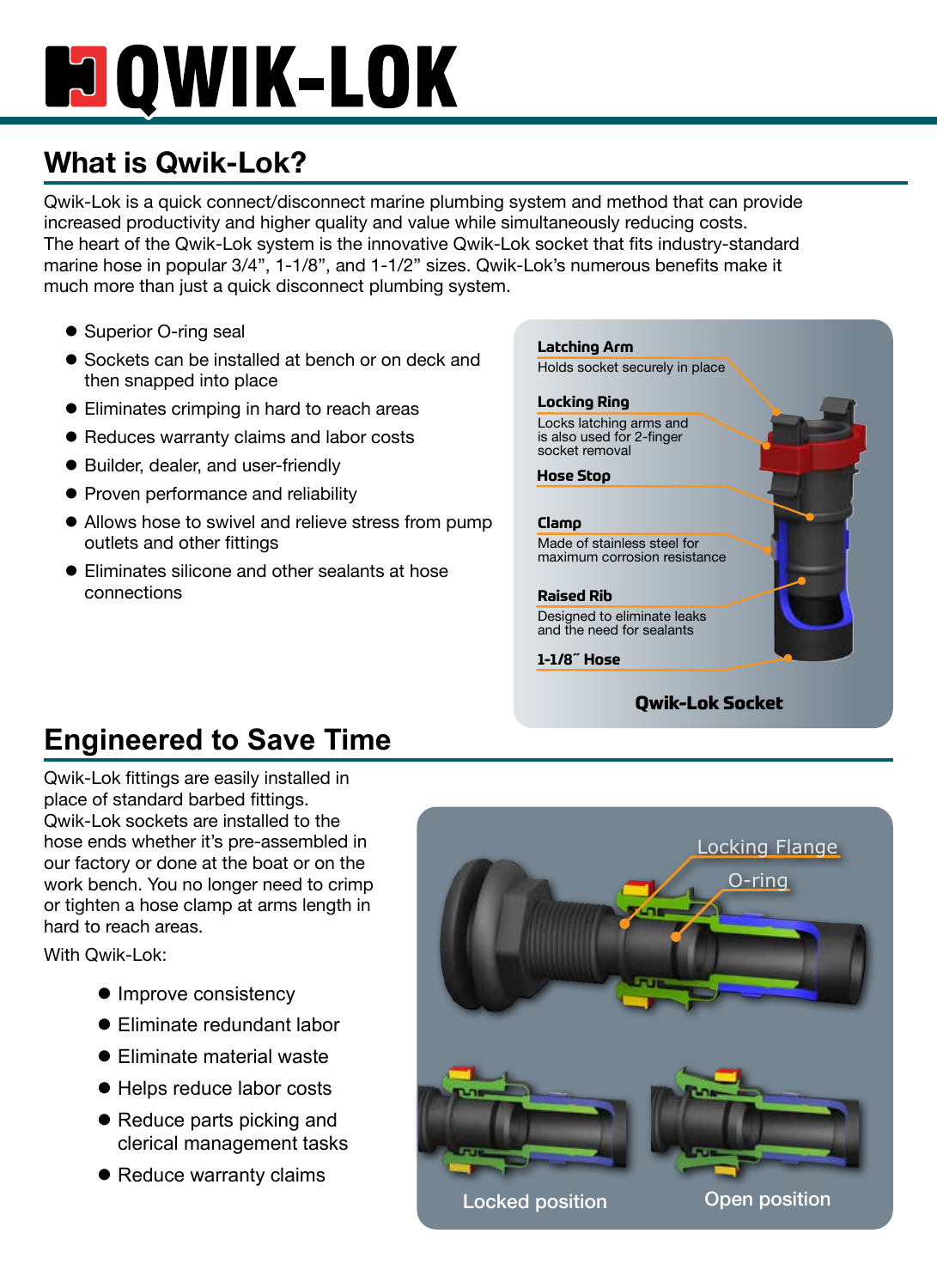### **Pre-Assembled Kits**

Qwik-Lok kits contain all fittings, valves, aerators and hoses tailored to a specific boat model or models in a single box with a single part number. All hose sections are pre-measured, cut, assembled with Qwik-Lok sockets, pneumatically crimped, tested, marked with length, and lubed. This is truly the best way to take advantage of what Qwik-Lok has to offer.

- $\bullet$  Eliminates wasteful redundant tasks commonly done on the line
- **•** Eliminates all hose waste
- Maximizes labor savings
- Ensures consistent accuracy
- Ensures all connections are uniform regardless of location or accessibility
- Available with sub-kits for satellite sub-assembly work areas
- $\bullet$  Drawings furnished for each kit, useful to engineering, production, purchasing, and customer service
- Kit changes or model changes can be make in minutes



## **Converting to Qwik-Lok is Painless**

Converting to Qwik-Lok is just a matter of replacing barbed fittings with Qwik-Lok fittings and specifying hose lengths and we will send a team to assist.